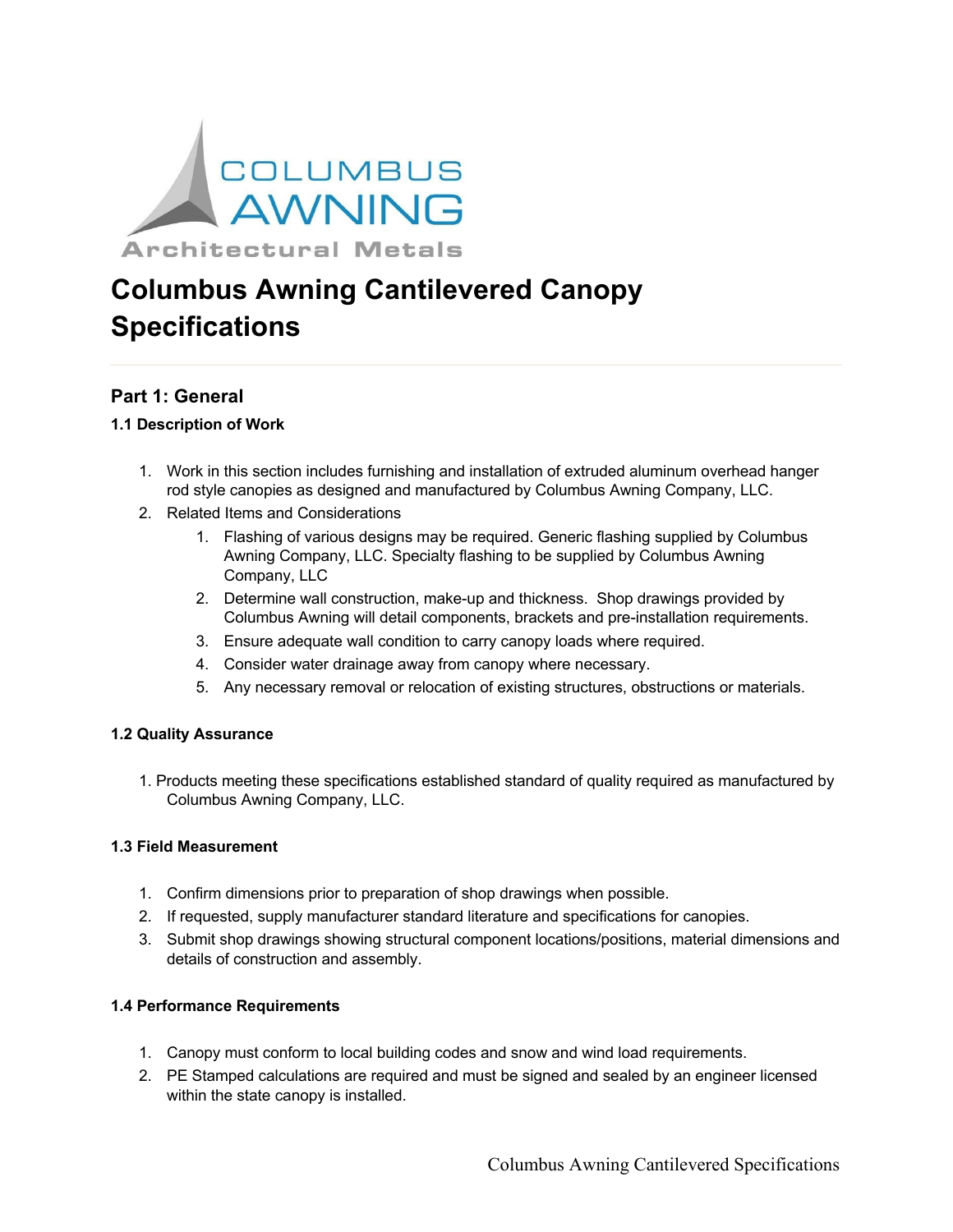## **1.5 Deliver, Storage, Handling**

1. Deliver and store all canopy components in protected areas.

# **Part 2: Products**

#### **2.1 Design, Engineering, Manufacturer, Distributor/Installer**

Columbus Awning Company, LLC 297 Old County Line Road Westerville, OH 43081 (614) 426- 4206 www.columbusawningcompany.co m

## **2.2 Materials**

- 1. Decking shall consist of extruded aluminum  $(2 \frac{3}{4})$  cap and pan or  $(6")$  interlocking flat decking, alloy 6063-T6, in profile and thickness shown as .081". Roll Formed W Pan .040". Selection determined in the shop drawing.
- 2. Louvers shall consist of "Z" louvers, airfoils or rectangular/bar stock minimum .110 thickness. Design maybe determined by architect/designer and detailed in shop drawing.
- 3. Intermediate framing members shall be extruded aluminum ASTM B211, alloy 6063-T6, in profile and thickness shown in Shop Drawings/Brochure options.
- 4. Hanger rods and attachment hardware shall be a standard finish.
- 5. Fascia shall be standard extruded 6", 8", 10" or 12" J style 0.125" aluminum. Additional Fascia details, extensions, "C" Channel available based on selection.

## **2.3 Finishes**

- 1. Finish type Standard Series 49 Exterior Tiger Drylac Poly Resin Powder Coating.
- 2. Finish type Series 38 Super Durable Tiger Drylac Poly Resin Powder Coating.

## **2.4 Fabrication**

- 1. All Canopy Frame systems are preassembled and welded to seamless frame system.
- 2. Decking and Hanger Rod components assembly at construction site.
- 3. All connections shall be mechanically assembled utilizing 3/16 fasteners with a minimum shear stress of 350 lb.
- 4. Concealed drainage. Water shall drain from covered surfaces into intermediate trough and be directed to Front Scupper or Downspout depending on selection.